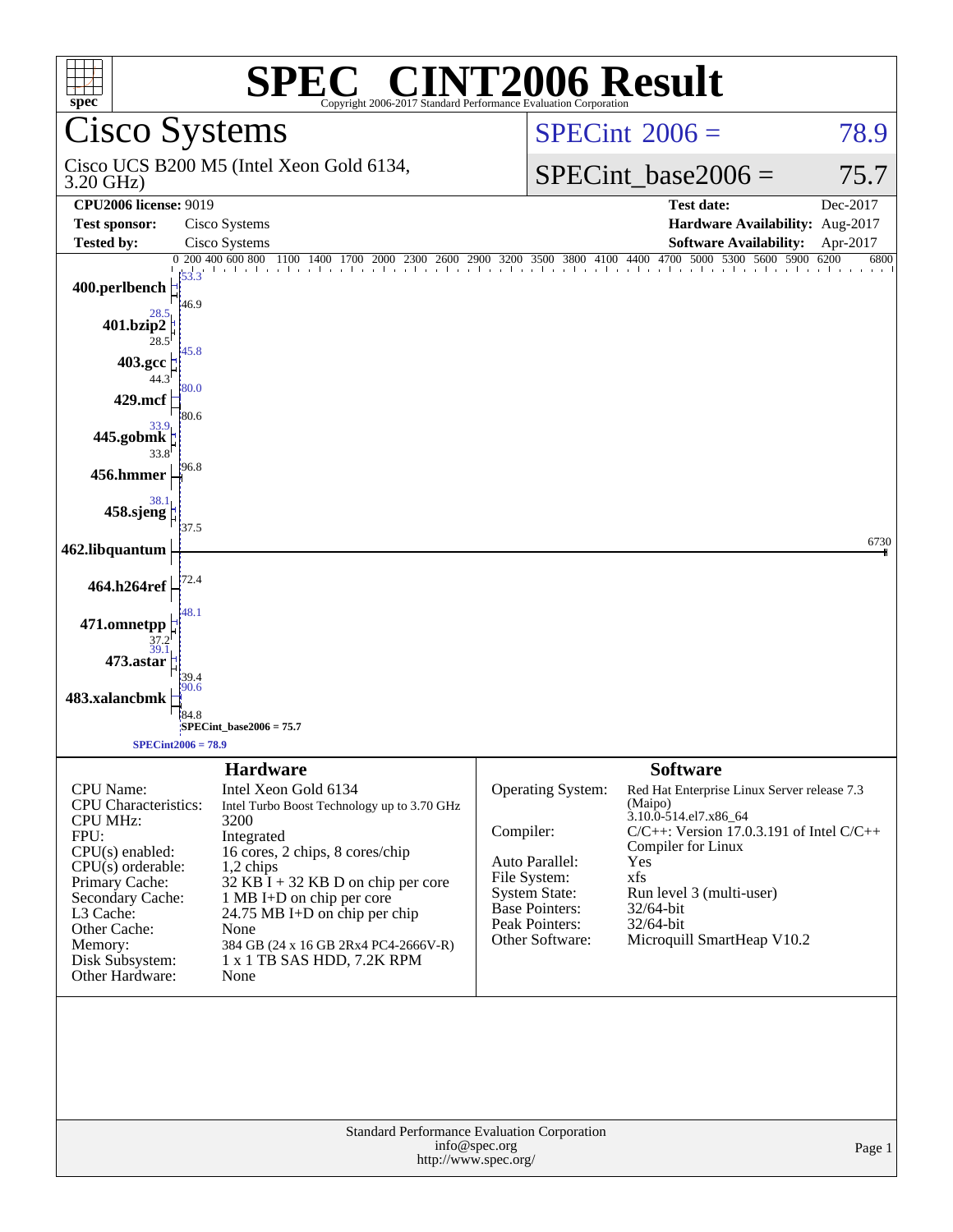

## Cisco Systems

3.20 GHz) Cisco UCS B200 M5 (Intel Xeon Gold 6134,

**[CPU2006 license:](http://www.spec.org/auto/cpu2006/Docs/result-fields.html#CPU2006license)** 9019

**[Test sponsor:](http://www.spec.org/auto/cpu2006/Docs/result-fields.html#Testsponsor)** Cisco Systems

**[Tested by:](http://www.spec.org/auto/cpu2006/Docs/result-fields.html#Testedby)** Cisco Systems

### $SPECint2006 = 78.9$  $SPECint2006 = 78.9$

### SPECint base2006 =  $75.7$

| <b>Test date:</b>               | Dec-2017 |
|---------------------------------|----------|
| Hardware Availability: Aug-2017 |          |
| <b>Software Availability:</b>   | Apr-2017 |

#### **[Results Table](http://www.spec.org/auto/cpu2006/Docs/result-fields.html#ResultsTable)**

|                    | <b>Base</b>    |              |                |       |                | <b>Peak</b> |                |              |                |              |                |              |
|--------------------|----------------|--------------|----------------|-------|----------------|-------------|----------------|--------------|----------------|--------------|----------------|--------------|
| <b>Benchmark</b>   | <b>Seconds</b> | <b>Ratio</b> | <b>Seconds</b> | Ratio | <b>Seconds</b> | Ratio       | <b>Seconds</b> | <b>Ratio</b> | <b>Seconds</b> | <b>Ratio</b> | <b>Seconds</b> | <b>Ratio</b> |
| 400.perlbench      | 208            | 46.9         | 208            | 46.9  | 208            | 46.9        | 184            | 53.1         | 183            | 53.3         | 183            | 53.3         |
| 401.bzip2          | 338            | 28.5         | 339            | 28.5  | 339            | 28.5        | 339            | 28.5         | 339            | 28.5         | 339            | 28.5         |
| $403.\mathrm{gcc}$ | 181            | 44.4         | 182            | 44.3  | 182            | 44.2        | 176            | 45.8         | 176            | 45.8         | 176            | 45.7         |
| $429$ .mcf         | 112            | 81.3         | <u>113</u>     | 80.6  | 114            | 80.0        | <u>114</u>     | 80.0         | 116            | 78.8         | 114            | 80.1         |
| $445$ .gobmk       | <u>311</u>     | 33.8         | 311            | 33.8  | 312            | 33.7        | 309            | 33.9         | 310            | 33.9         | 309            | 33.9         |
| $456.$ hmmer       | 96.3           | 96.8         | 96.6           | 96.5  | 96.4           | 96.8        | 96.3           | 96.8         | 96.6           | 96.5         | 96.4           | <b>96.8</b>  |
| $458$ .sjeng       | <u>323</u>     | 37.5         | 323            | 37.4  | 323            | 37.5        | 317            | 38.1         | 317            | 38.1         | 317            | 38.1         |
| 462.libquantum     | 3.07           | 6740         | 3.08           | 6720  | 3.08           | 6730        | 3.07           | 6740         | 3.08           | 6720         | 3.08           | 6730         |
| 464.h264ref        | 305            | 72.6         | 306            | 72.4  | 306            | 72.3        | 305            | 72.6         | 306            | 72.4         | 306            | 72.3         |
| 471.omnetpp        | 172            | 36.3         | 168            | 37.2  | 167            | 37.3        | 131            | 47.7         | 130            | 48.1         | 127            | 49.1         |
| $473$ . astar      | 179            | 39.2         | 178            | 39.4  | 178            | 39.5        | 180            | 39.1         | 179            | 39.1         | 180            | <u>39.1</u>  |
| 483.xalancbmk      | 81.3           | 84.8         | 81.3           | 84.8  | 81.3           | 84.8        | 76.0           | 90.8         | 76.1           | 90.6         | 77.3           | 89.3         |

Results appear in the [order in which they were run.](http://www.spec.org/auto/cpu2006/Docs/result-fields.html#RunOrder) Bold underlined text [indicates a median measurement.](http://www.spec.org/auto/cpu2006/Docs/result-fields.html#Median)

#### **[Submit Notes](http://www.spec.org/auto/cpu2006/Docs/result-fields.html#SubmitNotes)**

The config file option 'submit' was used.

#### **[Operating System Notes](http://www.spec.org/auto/cpu2006/Docs/result-fields.html#OperatingSystemNotes)**

Stack size set to unlimited using "ulimit -s unlimited"

#### **[Platform Notes](http://www.spec.org/auto/cpu2006/Docs/result-fields.html#PlatformNotes)**

BIOS Settings: Intel HyperThreading Technology set to Disabled CPU performance set to Enterprise Power Performance Tuning set to OS SNC set to Disabled IMC Interleaving set to Auto Patrol Scrub set to Disabled Sysinfo program /home/cpu2006-1.2/config/sysinfo.rev6993 Revision 6993 of 2015-11-06 (b5e8d4b4eb51ed28d7f98696cbe290c1) running on Presidio-srv5 Thu Dec 7 17:48:26 2017

 This section contains SUT (System Under Test) info as seen by some common utilities. To remove or add to this section, see: <http://www.spec.org/cpu2006/Docs/config.html#sysinfo>

 From /proc/cpuinfo model name : Intel(R) Xeon(R) Gold 6134 CPU @ 3.20GHz 2 "physical id"s (chips) 16 "processors" Continued on next page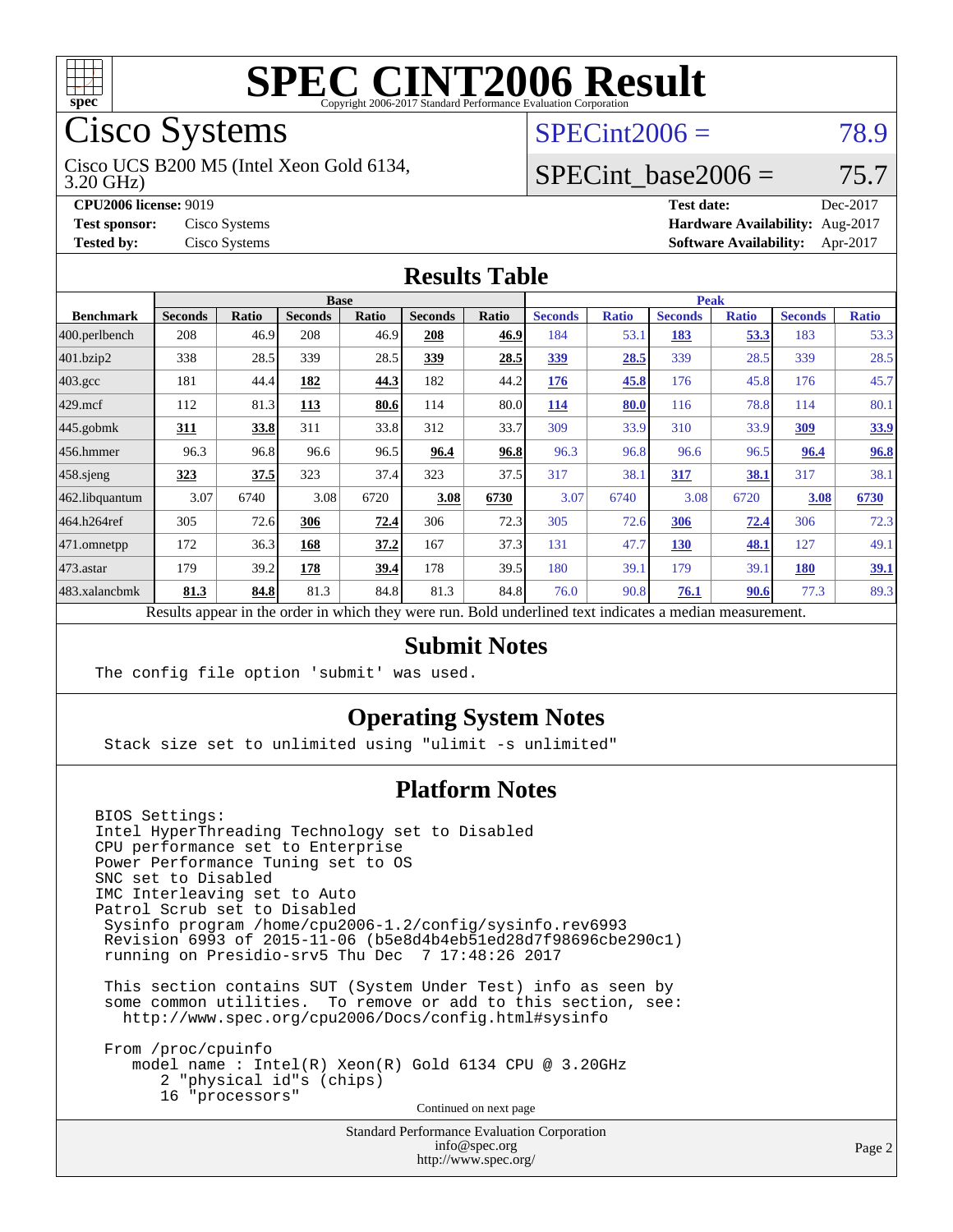

Cisco Systems

 $SPECint2006 = 78.9$  $SPECint2006 = 78.9$ 

3.20 GHz) Cisco UCS B200 M5 (Intel Xeon Gold 6134,

SPECint base2006 =  $75.7$ 

**[CPU2006 license:](http://www.spec.org/auto/cpu2006/Docs/result-fields.html#CPU2006license)** 9019 **[Test date:](http://www.spec.org/auto/cpu2006/Docs/result-fields.html#Testdate)** Dec-2017 **[Test sponsor:](http://www.spec.org/auto/cpu2006/Docs/result-fields.html#Testsponsor)** Cisco Systems **[Hardware Availability:](http://www.spec.org/auto/cpu2006/Docs/result-fields.html#HardwareAvailability)** Aug-2017 **[Tested by:](http://www.spec.org/auto/cpu2006/Docs/result-fields.html#Testedby)** Cisco Systems **[Software Availability:](http://www.spec.org/auto/cpu2006/Docs/result-fields.html#SoftwareAvailability)** Apr-2017

#### **[Platform Notes \(Continued\)](http://www.spec.org/auto/cpu2006/Docs/result-fields.html#PlatformNotes)**

Standard Performance Evaluation Corporation [info@spec.org](mailto:info@spec.org) <http://www.spec.org/> Page 3 cores, siblings (Caution: counting these is hw and system dependent. The following excerpts from /proc/cpuinfo might not be reliable. Use with caution.) cpu cores : 8 siblings : 8 physical 0: cores 0 2 3 4 16 19 25 26 physical 1: cores 0 1 2 3 4 10 19 24 cache size : 25344 KB From /proc/meminfo<br>MemTotal: 394835124 kB HugePages\_Total: 0 Hugepagesize: 2048 kB From /etc/\*release\* /etc/\*version\* os-release: NAME="Red Hat Enterprise Linux Server" VERSION="7.3 (Maipo)" ID="rhel" ID\_LIKE="fedora" VERSION\_ID="7.3" PRETTY\_NAME=Storage ANSI\_COLOR="0;31" CPE\_NAME="cpe:/o:redhat:enterprise\_linux:7.3:GA:server" redhat-release: Red Hat Enterprise Linux Server release 7.3 (Maipo) system-release: Red Hat Enterprise Linux Server release 7.3 (Maipo) system-release-cpe: cpe:/o:redhat:enterprise\_linux:7.3:ga:server uname -a: Linux Presidio-srv5 3.10.0-514.el7.x86\_64 #1 SMP Wed Oct 19 11:24:13 EDT 2016 x86\_64 x86\_64 x86\_64 GNU/Linux run-level 3 Jan 6 09:26 SPEC is set to: /home/cpu2006-1.2 Filesystem Type Size Used Avail Use% Mounted on<br>/dev/sdb5 xfs 839G 94G 746G 12% /home /dev/sdb5 xfs 839G 94G 746G 12% /home Additional information from dmidecode: Warning: Use caution when you interpret this section. The 'dmidecode' program reads system data which is "intended to allow hardware to be accurately determined", but the intent may not be met, as there are frequent changes to hardware, firmware, and the "DMTF SMBIOS" standard. BIOS Cisco Systems, Inc. B200M5.3.2.1d.5.0727171353 07/27/2017Cisco Systems, Inc. B200M5.3.2.1d.5.0727171353 07/27/2017 Memory: 48x 0xCE00 M393A2G40EB2-CTD 16 GB 2 rank 2666 MHz (End of data from sysinfo program) The correct amount of Memory installed is 384 GB (24 x 16 GB) and the dmidecode is reporting invalid number of DIMMs installed Continued on next page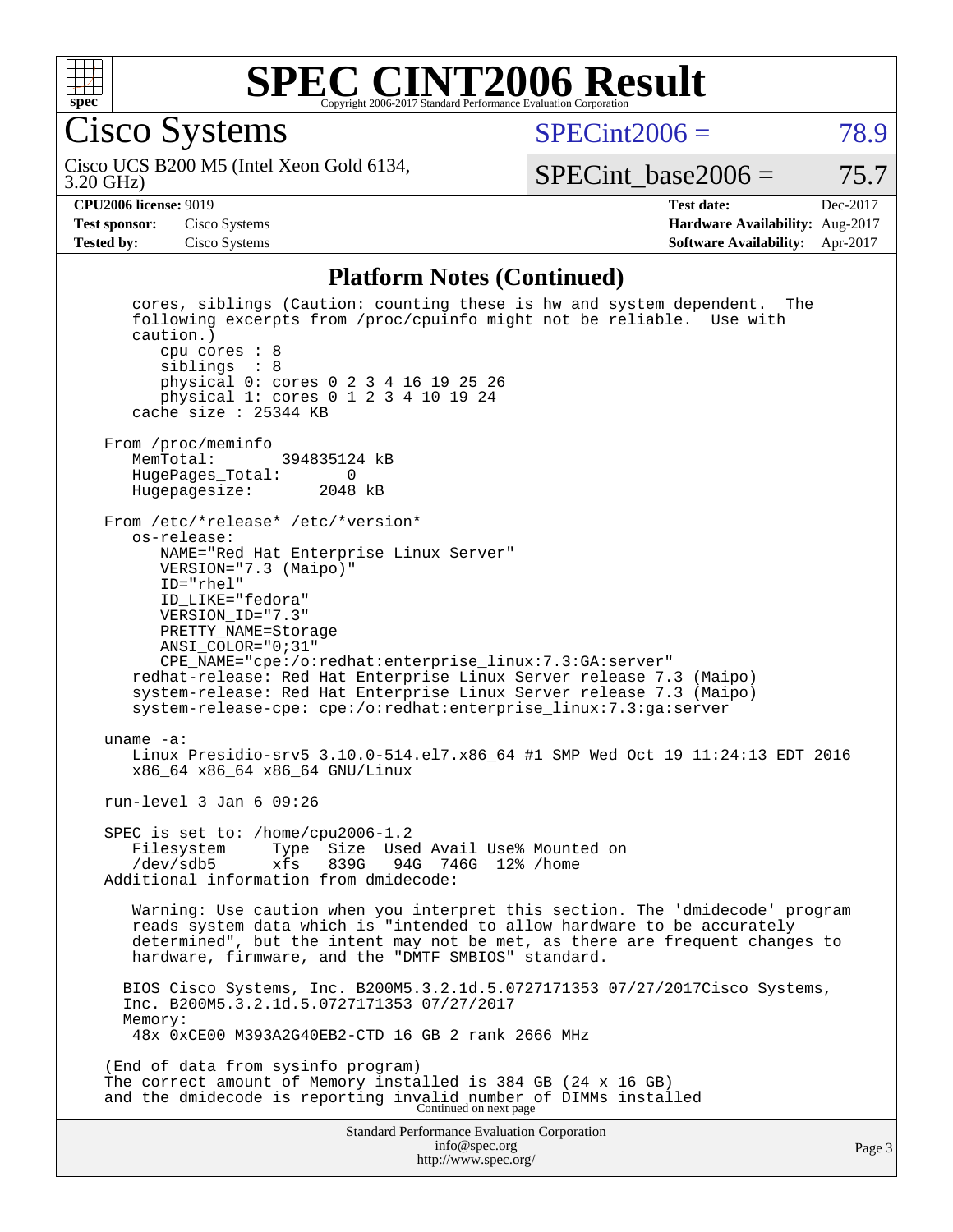

Cisco Systems

 $SPECint2006 = 78.9$  $SPECint2006 = 78.9$ 

Cisco UCS B200 M5 (Intel Xeon Gold 6134,

3.20 GHz)

SPECint base2006 =  $75.7$ 

**[CPU2006 license:](http://www.spec.org/auto/cpu2006/Docs/result-fields.html#CPU2006license)** 9019 **[Test date:](http://www.spec.org/auto/cpu2006/Docs/result-fields.html#Testdate)** Dec-2017 **[Test sponsor:](http://www.spec.org/auto/cpu2006/Docs/result-fields.html#Testsponsor)** Cisco Systems **[Hardware Availability:](http://www.spec.org/auto/cpu2006/Docs/result-fields.html#HardwareAvailability)** Aug-2017 **[Tested by:](http://www.spec.org/auto/cpu2006/Docs/result-fields.html#Testedby)** Cisco Systems **[Software Availability:](http://www.spec.org/auto/cpu2006/Docs/result-fields.html#SoftwareAvailability)** Apr-2017

#### **[Platform Notes \(Continued\)](http://www.spec.org/auto/cpu2006/Docs/result-fields.html#PlatformNotes)**

 Installed Memory: 24x 0xCE00 M393A2G40EB2-CTD 16 GB 2 rank 2666 MHz

#### **[General Notes](http://www.spec.org/auto/cpu2006/Docs/result-fields.html#GeneralNotes)**

Environment variables set by runspec before the start of the run: KMP\_AFFINITY = "granularity=fine,compact" LD\_LIBRARY\_PATH = "/home/cpu2006-1.2/lib/ia32:/home/cpu2006-1.2/lib/intel64:/home/cpu2006-1.2/sh10.2" OMP\_NUM\_THREADS = "16"

 Binaries compiled on a system with 1x Intel Core i7-4790 CPU + 32GB RAM memory using Redhat Enterprise Linux 7.2 Transparent Huge Pages enabled with: echo always > /sys/kernel/mm/transparent\_hugepage/enabled

## **[Base Compiler Invocation](http://www.spec.org/auto/cpu2006/Docs/result-fields.html#BaseCompilerInvocation)**

[C benchmarks](http://www.spec.org/auto/cpu2006/Docs/result-fields.html#Cbenchmarks): [icc -m64](http://www.spec.org/cpu2006/results/res2017q4/cpu2006-20171211-51004.flags.html#user_CCbase_intel_icc_64bit_bda6cc9af1fdbb0edc3795bac97ada53)

[C++ benchmarks:](http://www.spec.org/auto/cpu2006/Docs/result-fields.html#CXXbenchmarks) [icpc -m64](http://www.spec.org/cpu2006/results/res2017q4/cpu2006-20171211-51004.flags.html#user_CXXbase_intel_icpc_64bit_fc66a5337ce925472a5c54ad6a0de310)

## **[Base Portability Flags](http://www.spec.org/auto/cpu2006/Docs/result-fields.html#BasePortabilityFlags)**

 400.perlbench: [-DSPEC\\_CPU\\_LP64](http://www.spec.org/cpu2006/results/res2017q4/cpu2006-20171211-51004.flags.html#b400.perlbench_basePORTABILITY_DSPEC_CPU_LP64) [-DSPEC\\_CPU\\_LINUX\\_X64](http://www.spec.org/cpu2006/results/res2017q4/cpu2006-20171211-51004.flags.html#b400.perlbench_baseCPORTABILITY_DSPEC_CPU_LINUX_X64) 401.bzip2: [-DSPEC\\_CPU\\_LP64](http://www.spec.org/cpu2006/results/res2017q4/cpu2006-20171211-51004.flags.html#suite_basePORTABILITY401_bzip2_DSPEC_CPU_LP64) 403.gcc: [-DSPEC\\_CPU\\_LP64](http://www.spec.org/cpu2006/results/res2017q4/cpu2006-20171211-51004.flags.html#suite_basePORTABILITY403_gcc_DSPEC_CPU_LP64) 429.mcf: [-DSPEC\\_CPU\\_LP64](http://www.spec.org/cpu2006/results/res2017q4/cpu2006-20171211-51004.flags.html#suite_basePORTABILITY429_mcf_DSPEC_CPU_LP64) 445.gobmk: [-DSPEC\\_CPU\\_LP64](http://www.spec.org/cpu2006/results/res2017q4/cpu2006-20171211-51004.flags.html#suite_basePORTABILITY445_gobmk_DSPEC_CPU_LP64) 456.hmmer: [-DSPEC\\_CPU\\_LP64](http://www.spec.org/cpu2006/results/res2017q4/cpu2006-20171211-51004.flags.html#suite_basePORTABILITY456_hmmer_DSPEC_CPU_LP64) 458.sjeng: [-DSPEC\\_CPU\\_LP64](http://www.spec.org/cpu2006/results/res2017q4/cpu2006-20171211-51004.flags.html#suite_basePORTABILITY458_sjeng_DSPEC_CPU_LP64) 462.libquantum: [-DSPEC\\_CPU\\_LP64](http://www.spec.org/cpu2006/results/res2017q4/cpu2006-20171211-51004.flags.html#suite_basePORTABILITY462_libquantum_DSPEC_CPU_LP64) [-DSPEC\\_CPU\\_LINUX](http://www.spec.org/cpu2006/results/res2017q4/cpu2006-20171211-51004.flags.html#b462.libquantum_baseCPORTABILITY_DSPEC_CPU_LINUX) 464.h264ref: [-DSPEC\\_CPU\\_LP64](http://www.spec.org/cpu2006/results/res2017q4/cpu2006-20171211-51004.flags.html#suite_basePORTABILITY464_h264ref_DSPEC_CPU_LP64) 471.omnetpp: [-DSPEC\\_CPU\\_LP64](http://www.spec.org/cpu2006/results/res2017q4/cpu2006-20171211-51004.flags.html#suite_basePORTABILITY471_omnetpp_DSPEC_CPU_LP64) 473.astar: [-DSPEC\\_CPU\\_LP64](http://www.spec.org/cpu2006/results/res2017q4/cpu2006-20171211-51004.flags.html#suite_basePORTABILITY473_astar_DSPEC_CPU_LP64) 483.xalancbmk: [-DSPEC\\_CPU\\_LP64](http://www.spec.org/cpu2006/results/res2017q4/cpu2006-20171211-51004.flags.html#suite_basePORTABILITY483_xalancbmk_DSPEC_CPU_LP64) [-DSPEC\\_CPU\\_LINUX](http://www.spec.org/cpu2006/results/res2017q4/cpu2006-20171211-51004.flags.html#b483.xalancbmk_baseCXXPORTABILITY_DSPEC_CPU_LINUX)

## **[Base Optimization Flags](http://www.spec.org/auto/cpu2006/Docs/result-fields.html#BaseOptimizationFlags)**

[C benchmarks](http://www.spec.org/auto/cpu2006/Docs/result-fields.html#Cbenchmarks): [-xCORE-AVX2](http://www.spec.org/cpu2006/results/res2017q4/cpu2006-20171211-51004.flags.html#user_CCbase_f-xCORE-AVX2) [-ipo](http://www.spec.org/cpu2006/results/res2017q4/cpu2006-20171211-51004.flags.html#user_CCbase_f-ipo) [-O3](http://www.spec.org/cpu2006/results/res2017q4/cpu2006-20171211-51004.flags.html#user_CCbase_f-O3) [-no-prec-div](http://www.spec.org/cpu2006/results/res2017q4/cpu2006-20171211-51004.flags.html#user_CCbase_f-no-prec-div) [-parallel](http://www.spec.org/cpu2006/results/res2017q4/cpu2006-20171211-51004.flags.html#user_CCbase_f-parallel) [-qopt-prefetch](http://www.spec.org/cpu2006/results/res2017q4/cpu2006-20171211-51004.flags.html#user_CCbase_f-qopt-prefetch) [-auto-p32](http://www.spec.org/cpu2006/results/res2017q4/cpu2006-20171211-51004.flags.html#user_CCbase_f-auto-p32)

Continued on next page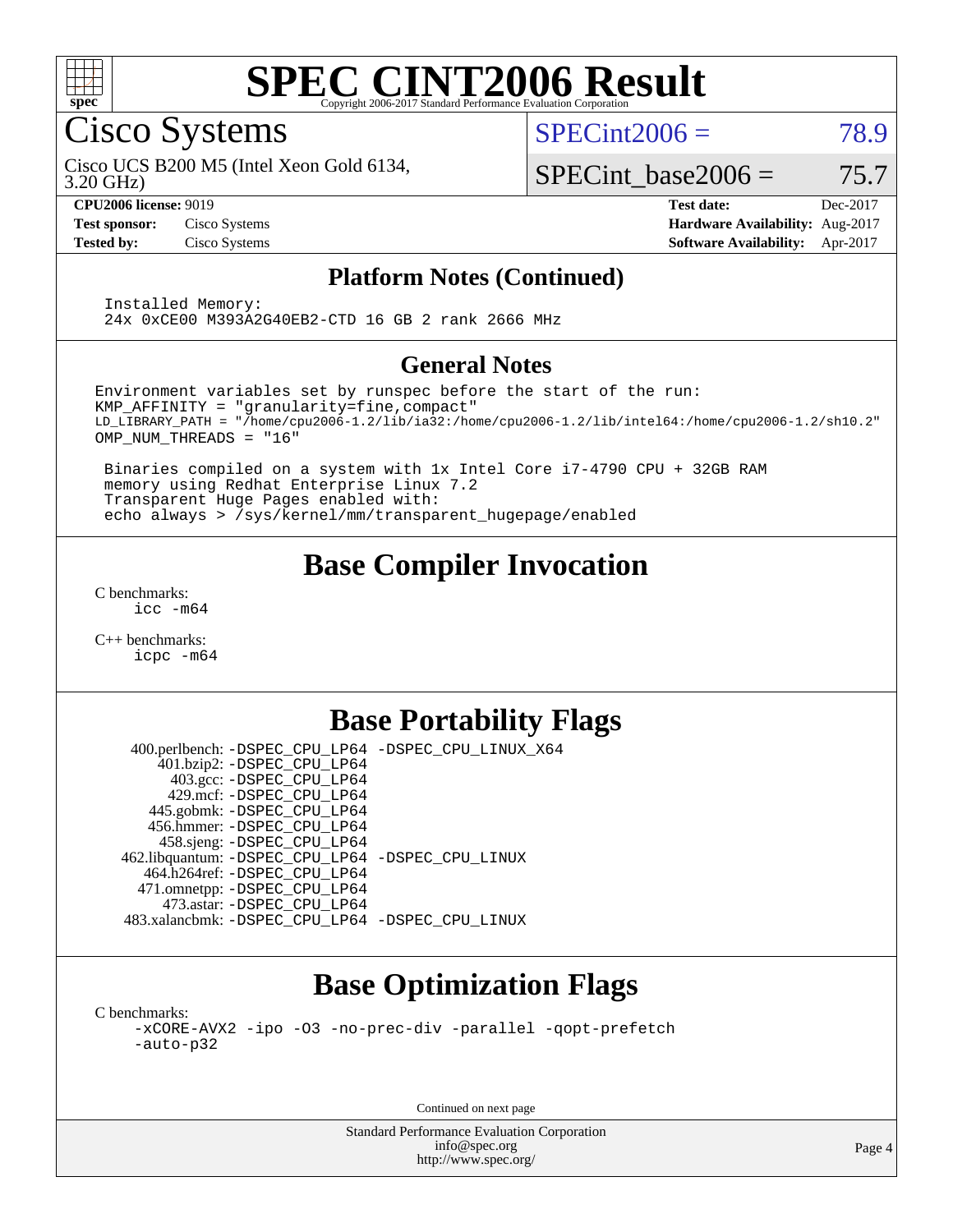

Cisco Systems

 $SPECint2006 = 78.9$  $SPECint2006 = 78.9$ 

3.20 GHz) Cisco UCS B200 M5 (Intel Xeon Gold 6134,

SPECint base2006 =  $75.7$ 

**[CPU2006 license:](http://www.spec.org/auto/cpu2006/Docs/result-fields.html#CPU2006license)** 9019 **[Test date:](http://www.spec.org/auto/cpu2006/Docs/result-fields.html#Testdate)** Dec-2017 **[Test sponsor:](http://www.spec.org/auto/cpu2006/Docs/result-fields.html#Testsponsor)** Cisco Systems **[Hardware Availability:](http://www.spec.org/auto/cpu2006/Docs/result-fields.html#HardwareAvailability)** Aug-2017 **[Tested by:](http://www.spec.org/auto/cpu2006/Docs/result-fields.html#Testedby)** Cisco Systems **[Software Availability:](http://www.spec.org/auto/cpu2006/Docs/result-fields.html#SoftwareAvailability)** Apr-2017

## **[Base Optimization Flags \(Continued\)](http://www.spec.org/auto/cpu2006/Docs/result-fields.html#BaseOptimizationFlags)**

[C++ benchmarks:](http://www.spec.org/auto/cpu2006/Docs/result-fields.html#CXXbenchmarks)

[-xCORE-AVX2](http://www.spec.org/cpu2006/results/res2017q4/cpu2006-20171211-51004.flags.html#user_CXXbase_f-xCORE-AVX2) [-ipo](http://www.spec.org/cpu2006/results/res2017q4/cpu2006-20171211-51004.flags.html#user_CXXbase_f-ipo) [-O3](http://www.spec.org/cpu2006/results/res2017q4/cpu2006-20171211-51004.flags.html#user_CXXbase_f-O3) [-no-prec-div](http://www.spec.org/cpu2006/results/res2017q4/cpu2006-20171211-51004.flags.html#user_CXXbase_f-no-prec-div) [-qopt-prefetch](http://www.spec.org/cpu2006/results/res2017q4/cpu2006-20171211-51004.flags.html#user_CXXbase_f-qopt-prefetch) [-auto-p32](http://www.spec.org/cpu2006/results/res2017q4/cpu2006-20171211-51004.flags.html#user_CXXbase_f-auto-p32) [-Wl,-z,muldefs](http://www.spec.org/cpu2006/results/res2017q4/cpu2006-20171211-51004.flags.html#user_CXXbase_link_force_multiple1_74079c344b956b9658436fd1b6dd3a8a) [-L/sh10.2 -lsmartheap64](http://www.spec.org/cpu2006/results/res2017q4/cpu2006-20171211-51004.flags.html#user_CXXbase_SmartHeap64_63911d860fc08c15fa1d5bf319b9d8d5)

#### **[Base Other Flags](http://www.spec.org/auto/cpu2006/Docs/result-fields.html#BaseOtherFlags)**

[C benchmarks](http://www.spec.org/auto/cpu2006/Docs/result-fields.html#Cbenchmarks):

403.gcc: [-Dalloca=\\_alloca](http://www.spec.org/cpu2006/results/res2017q4/cpu2006-20171211-51004.flags.html#b403.gcc_baseEXTRA_CFLAGS_Dalloca_be3056838c12de2578596ca5467af7f3)

### **[Peak Compiler Invocation](http://www.spec.org/auto/cpu2006/Docs/result-fields.html#PeakCompilerInvocation)**

[C benchmarks \(except as noted below\)](http://www.spec.org/auto/cpu2006/Docs/result-fields.html#Cbenchmarksexceptasnotedbelow):

[icc -m64](http://www.spec.org/cpu2006/results/res2017q4/cpu2006-20171211-51004.flags.html#user_CCpeak_intel_icc_64bit_bda6cc9af1fdbb0edc3795bac97ada53)

400.perlbench: [icc -m32 -L/opt/intel/compilers\\_and\\_libraries\\_2017/linux/lib/ia32](http://www.spec.org/cpu2006/results/res2017q4/cpu2006-20171211-51004.flags.html#user_peakCCLD400_perlbench_intel_icc_c29f3ff5a7ed067b11e4ec10a03f03ae)

445.gobmk: [icc -m32 -L/opt/intel/compilers\\_and\\_libraries\\_2017/linux/lib/ia32](http://www.spec.org/cpu2006/results/res2017q4/cpu2006-20171211-51004.flags.html#user_peakCCLD445_gobmk_intel_icc_c29f3ff5a7ed067b11e4ec10a03f03ae)

[C++ benchmarks \(except as noted below\):](http://www.spec.org/auto/cpu2006/Docs/result-fields.html#CXXbenchmarksexceptasnotedbelow)

[icc -m32 -L/opt/intel/compilers\\_and\\_libraries\\_2017/linux/lib/ia32](http://www.spec.org/cpu2006/results/res2017q4/cpu2006-20171211-51004.flags.html#user_CXXpeak_intel_icc_c29f3ff5a7ed067b11e4ec10a03f03ae)

473.astar: [icpc -m64](http://www.spec.org/cpu2006/results/res2017q4/cpu2006-20171211-51004.flags.html#user_peakCXXLD473_astar_intel_icpc_64bit_fc66a5337ce925472a5c54ad6a0de310)

#### **[Peak Portability Flags](http://www.spec.org/auto/cpu2006/Docs/result-fields.html#PeakPortabilityFlags)**

 400.perlbench: [-D\\_FILE\\_OFFSET\\_BITS=64](http://www.spec.org/cpu2006/results/res2017q4/cpu2006-20171211-51004.flags.html#user_peakPORTABILITY400_perlbench_file_offset_bits_64_438cf9856305ebd76870a2c6dc2689ab) [-DSPEC\\_CPU\\_LINUX\\_IA32](http://www.spec.org/cpu2006/results/res2017q4/cpu2006-20171211-51004.flags.html#b400.perlbench_peakCPORTABILITY_DSPEC_CPU_LINUX_IA32) 401.bzip2: [-DSPEC\\_CPU\\_LP64](http://www.spec.org/cpu2006/results/res2017q4/cpu2006-20171211-51004.flags.html#suite_peakPORTABILITY401_bzip2_DSPEC_CPU_LP64) 403.gcc: [-DSPEC\\_CPU\\_LP64](http://www.spec.org/cpu2006/results/res2017q4/cpu2006-20171211-51004.flags.html#suite_peakPORTABILITY403_gcc_DSPEC_CPU_LP64) 429.mcf: [-DSPEC\\_CPU\\_LP64](http://www.spec.org/cpu2006/results/res2017q4/cpu2006-20171211-51004.flags.html#suite_peakPORTABILITY429_mcf_DSPEC_CPU_LP64) 445.gobmk: [-D\\_FILE\\_OFFSET\\_BITS=64](http://www.spec.org/cpu2006/results/res2017q4/cpu2006-20171211-51004.flags.html#user_peakPORTABILITY445_gobmk_file_offset_bits_64_438cf9856305ebd76870a2c6dc2689ab) 456.hmmer: [-DSPEC\\_CPU\\_LP64](http://www.spec.org/cpu2006/results/res2017q4/cpu2006-20171211-51004.flags.html#suite_peakPORTABILITY456_hmmer_DSPEC_CPU_LP64) 458.sjeng: [-DSPEC\\_CPU\\_LP64](http://www.spec.org/cpu2006/results/res2017q4/cpu2006-20171211-51004.flags.html#suite_peakPORTABILITY458_sjeng_DSPEC_CPU_LP64) 462.libquantum: [-DSPEC\\_CPU\\_LP64](http://www.spec.org/cpu2006/results/res2017q4/cpu2006-20171211-51004.flags.html#suite_peakPORTABILITY462_libquantum_DSPEC_CPU_LP64) [-DSPEC\\_CPU\\_LINUX](http://www.spec.org/cpu2006/results/res2017q4/cpu2006-20171211-51004.flags.html#b462.libquantum_peakCPORTABILITY_DSPEC_CPU_LINUX) 464.h264ref: [-DSPEC\\_CPU\\_LP64](http://www.spec.org/cpu2006/results/res2017q4/cpu2006-20171211-51004.flags.html#suite_peakPORTABILITY464_h264ref_DSPEC_CPU_LP64) 471.omnetpp: [-D\\_FILE\\_OFFSET\\_BITS=64](http://www.spec.org/cpu2006/results/res2017q4/cpu2006-20171211-51004.flags.html#user_peakPORTABILITY471_omnetpp_file_offset_bits_64_438cf9856305ebd76870a2c6dc2689ab) 473.astar: [-DSPEC\\_CPU\\_LP64](http://www.spec.org/cpu2006/results/res2017q4/cpu2006-20171211-51004.flags.html#suite_peakPORTABILITY473_astar_DSPEC_CPU_LP64) 483.xalancbmk: [-D\\_FILE\\_OFFSET\\_BITS=64](http://www.spec.org/cpu2006/results/res2017q4/cpu2006-20171211-51004.flags.html#user_peakPORTABILITY483_xalancbmk_file_offset_bits_64_438cf9856305ebd76870a2c6dc2689ab) [-DSPEC\\_CPU\\_LINUX](http://www.spec.org/cpu2006/results/res2017q4/cpu2006-20171211-51004.flags.html#b483.xalancbmk_peakCXXPORTABILITY_DSPEC_CPU_LINUX)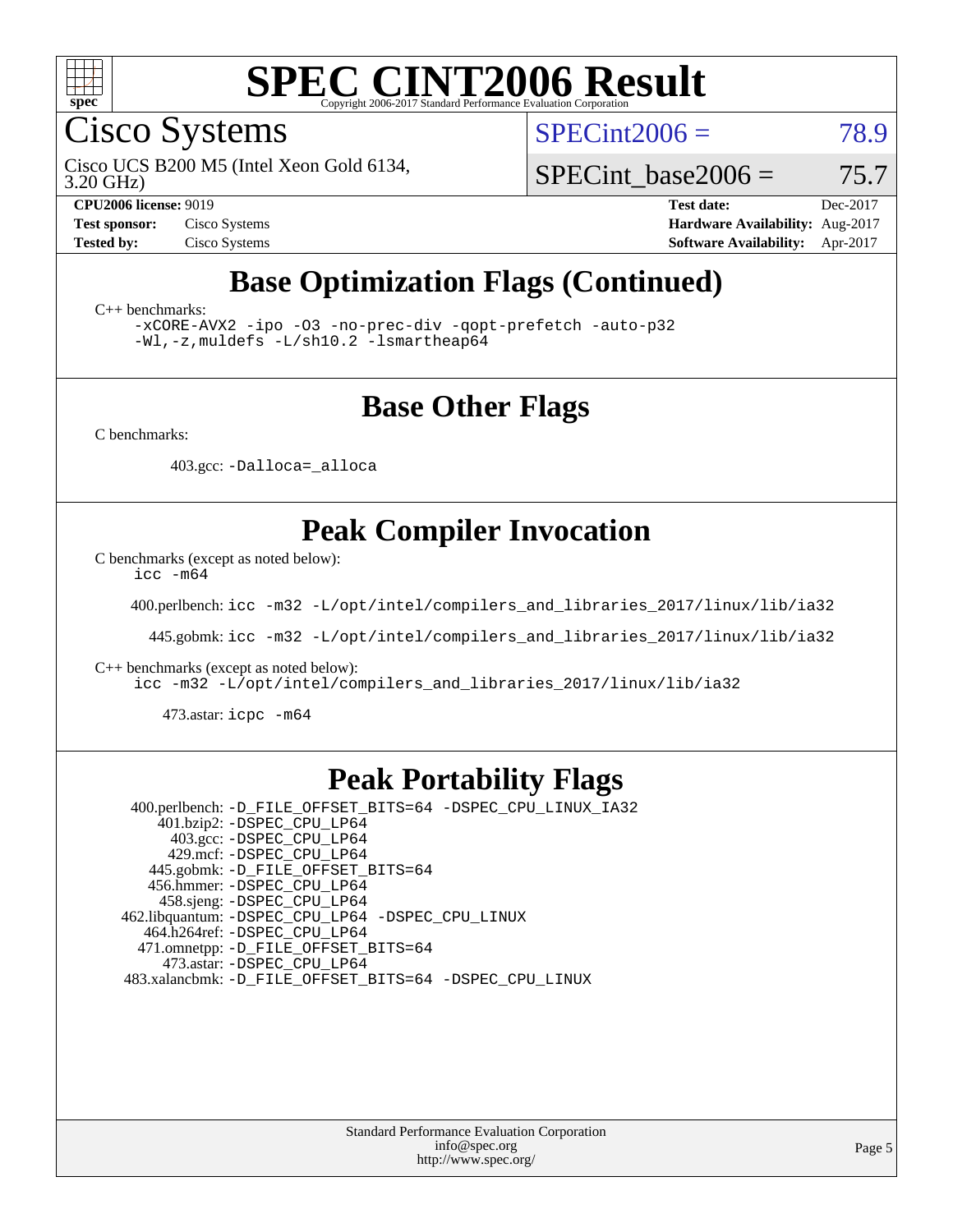

Cisco Systems

 $SPECint2006 = 78.9$  $SPECint2006 = 78.9$ 

3.20 GHz) Cisco UCS B200 M5 (Intel Xeon Gold 6134,

 $SPECTnt\_base2006 = 75.7$ 

| <b>Test sponsor:</b> | Cisco Systems |
|----------------------|---------------|
| <b>Tested by:</b>    | Cisco Systems |

**[CPU2006 license:](http://www.spec.org/auto/cpu2006/Docs/result-fields.html#CPU2006license)** 9019 **[Test date:](http://www.spec.org/auto/cpu2006/Docs/result-fields.html#Testdate)** Dec-2017 **[Hardware Availability:](http://www.spec.org/auto/cpu2006/Docs/result-fields.html#HardwareAvailability)** Aug-2017 **[Software Availability:](http://www.spec.org/auto/cpu2006/Docs/result-fields.html#SoftwareAvailability)** Apr-2017

## **[Peak Optimization Flags](http://www.spec.org/auto/cpu2006/Docs/result-fields.html#PeakOptimizationFlags)**

#### [C benchmarks](http://www.spec.org/auto/cpu2006/Docs/result-fields.html#Cbenchmarks):

|                   | 400.perlbench: -prof-gen(pass 1) -prof-use(pass 2) -xCORE-AVX2(pass 2)<br>$-par-num-threads=1(pass 1) -ipo(pass 2) -03(pass 2)$<br>-no-prec-div(pass 2) -qopt-prefetch                                                        |
|-------------------|-------------------------------------------------------------------------------------------------------------------------------------------------------------------------------------------------------------------------------|
|                   | 401.bzip2: -prof-gen(pass 1) -prof-use(pass 2) -xCORE-AVX2(pass 2)<br>$-par-num-threads=1(pass 1) -ipo(pass 2) -03(pass 2)$<br>-no-prec-div -auto-ilp32 -qopt-prefetch                                                        |
|                   | 403.gcc: -xCORE-AVX2 -ipo -03 -no-prec-div -inline-calloc<br>-qopt-malloc-options=3 -auto-ilp32                                                                                                                               |
|                   | 429.mcf: -xCORE-AVX2 -ipo -03 -no-prec-div -parallel<br>-gopt-prefetch -auto-p32                                                                                                                                              |
|                   | 445.gobmk: -prof-gen(pass 1) -prof-use(pass 2) -xCORE-AVX2(pass 2)<br>$-par-num-threads=1(pass 1) -ipo(pass 2) -03(pass 2)$<br>$-no-prec-div(pass 2)$                                                                         |
|                   | $456.$ hmmer: basepeak = yes                                                                                                                                                                                                  |
|                   | $458 \text{.}$ sjeng: $-\text{prof-gen(pass 1)} - \text{prof-use(pass 2)} - \text{xCORE-AVX2(pass 2)}$<br>$-par-num-threads=1(pass 1) -ipo(pass 2) -03(pass 2)$<br>-no-prec-div(pass 2) -unroll4                              |
|                   | $462$ .libquantum: basepeak = yes                                                                                                                                                                                             |
|                   | $464.h264$ ref: basepeak = yes                                                                                                                                                                                                |
| $C++$ benchmarks: |                                                                                                                                                                                                                               |
|                   | 471.omnetpp: -prof-gen(pass 1) -prof-use(pass 2) -xCORE-AVX2(pass 2)<br>$-par-num-threads=1(pass 1) -ipo(pass 2) -03(pass 2)$<br>-no-prec-div(pass 2) -qopt-ra-region-strategy=block<br>-Wl,-z, muldefs -L/sh10.2 -lsmartheap |
|                   | 473.astar: -xCORE-AVX2 -ipo -03 -no-prec-div -qopt-prefetch<br>-auto-p32 -Wl,-z, muldefs -L/sh10.2 -lsmartheap64                                                                                                              |
|                   | 483.xalancbmk: -xCORE-AVX2 -ipo -03 -no-prec-div -qopt-prefetch<br>-Wl,-z, muldefs -L/sh10.2 -lsmartheap                                                                                                                      |
|                   |                                                                                                                                                                                                                               |

### **[Peak Other Flags](http://www.spec.org/auto/cpu2006/Docs/result-fields.html#PeakOtherFlags)**

[C benchmarks](http://www.spec.org/auto/cpu2006/Docs/result-fields.html#Cbenchmarks):

Continued on next page